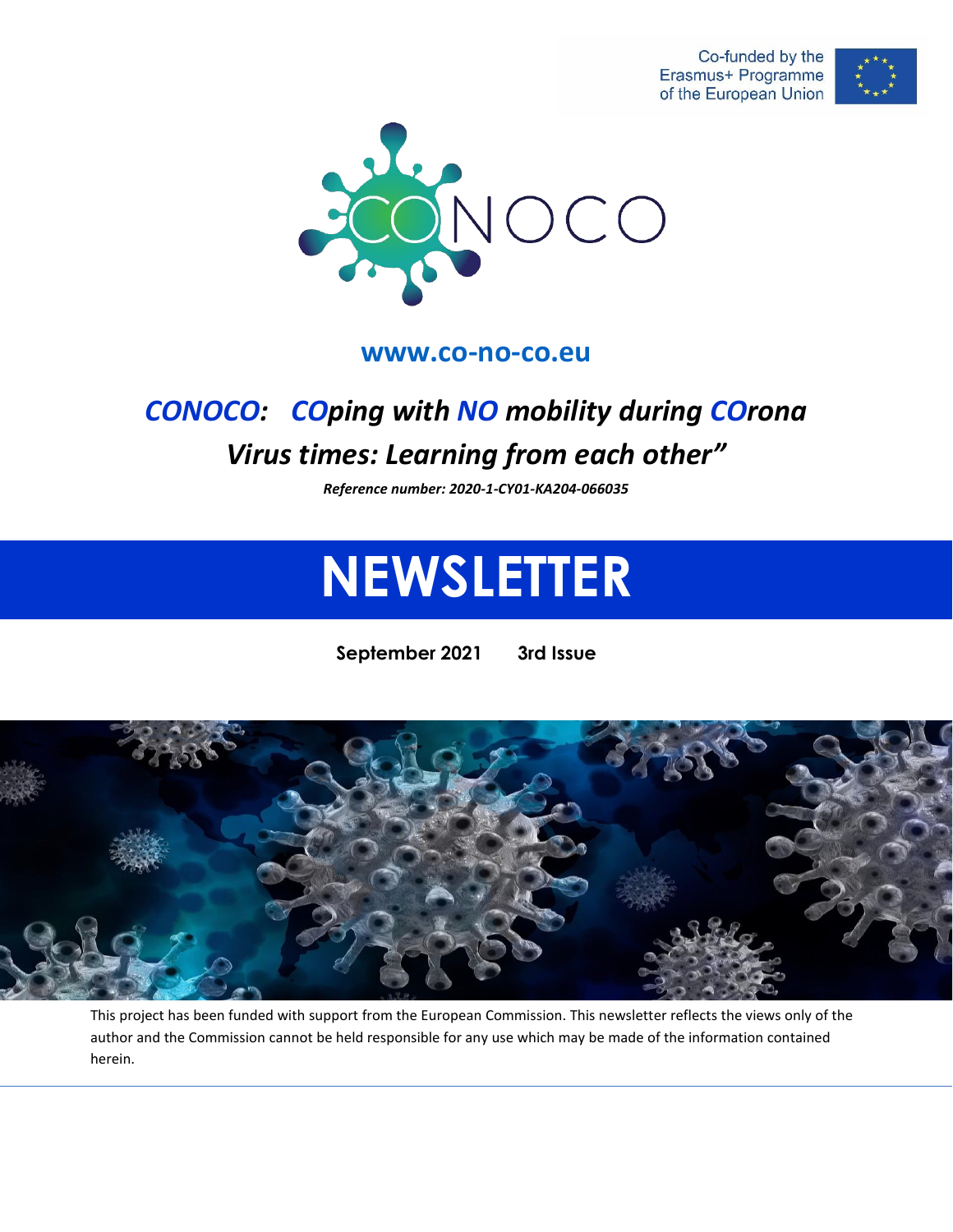## **CONOCO project goes on: from the Survey to our meeting in Athens**

The CONOCO: "COping with NO mobility during COrona Virus times: Learning from each other" E+ project is now more than active with two new actions to be underlined.

The former isthe **Survey** launched by the team. The Survey aimed at receiving different information about how different people managed to stay active (physically and mentally) during the lockdown period due to Covid-19 pandemic. All the partners promoted the Survey through as many possible channels.

The latter is the **Short Term Training activity** (1-4 September 2021)**, followed by a TP meeting** (4-5 September 2021), all hosted in Athens, Greece.

All participants attended the both events: European Assciation of ERASMUS Coordinators (EAEC- Cyprus), Volkshochschule Schrobenhausen EV, Germany, the University of Aegean, Greece, the Liceul Teoretic "Tudor Arghezi", Romania, the Associazione Ada, Italy, ITIS P. Paleocapa, Italy and the Universitea Petrol si Gaze Ploiesti, Romania.

The aim of this meeting was to learn about the different approaches to interviews and how to manage focus groups and testimonials. On the first day, after a quick warm welcome, the focus was on Social research and human behaviour, with an overview on positivism, theories and multi-strategy research. The second day was about qualitative research methods, one-to-one interviews and focus groups with a quick overview on ethnographic research. Furthermore, the group discussed about interviews as a research method.

The afternoon was dedicated to a social event: a beautiful walk to the Acropolis so to feel the stunning magnificence of Ancient Greece. All the partners were completely delighted at such a view.

The third day was dedicated to interviews communication skills and analysing qualitative data.

After the long enthusiastic day, the group gathered for a dinner altogether.

The fourth day was dedicated to presentations, National reports, group contributions and an invitation to subscribe to our collaborative group on Epale platform. All documents are shared in our project Google Drive.

Afterthe training ended on 4 September, the TPM meeting started, which was dedicated to a more logistic aspect, regarding deliveries, deliverables and national reports, plus an evaluation of the project so far and a plan in the form of TO-DO-LIST for the coming weeks.

The group had a great time together and…we are looking for the next meeting to take place! It was such an intense moment to be altogether, physically and not behind a screen…